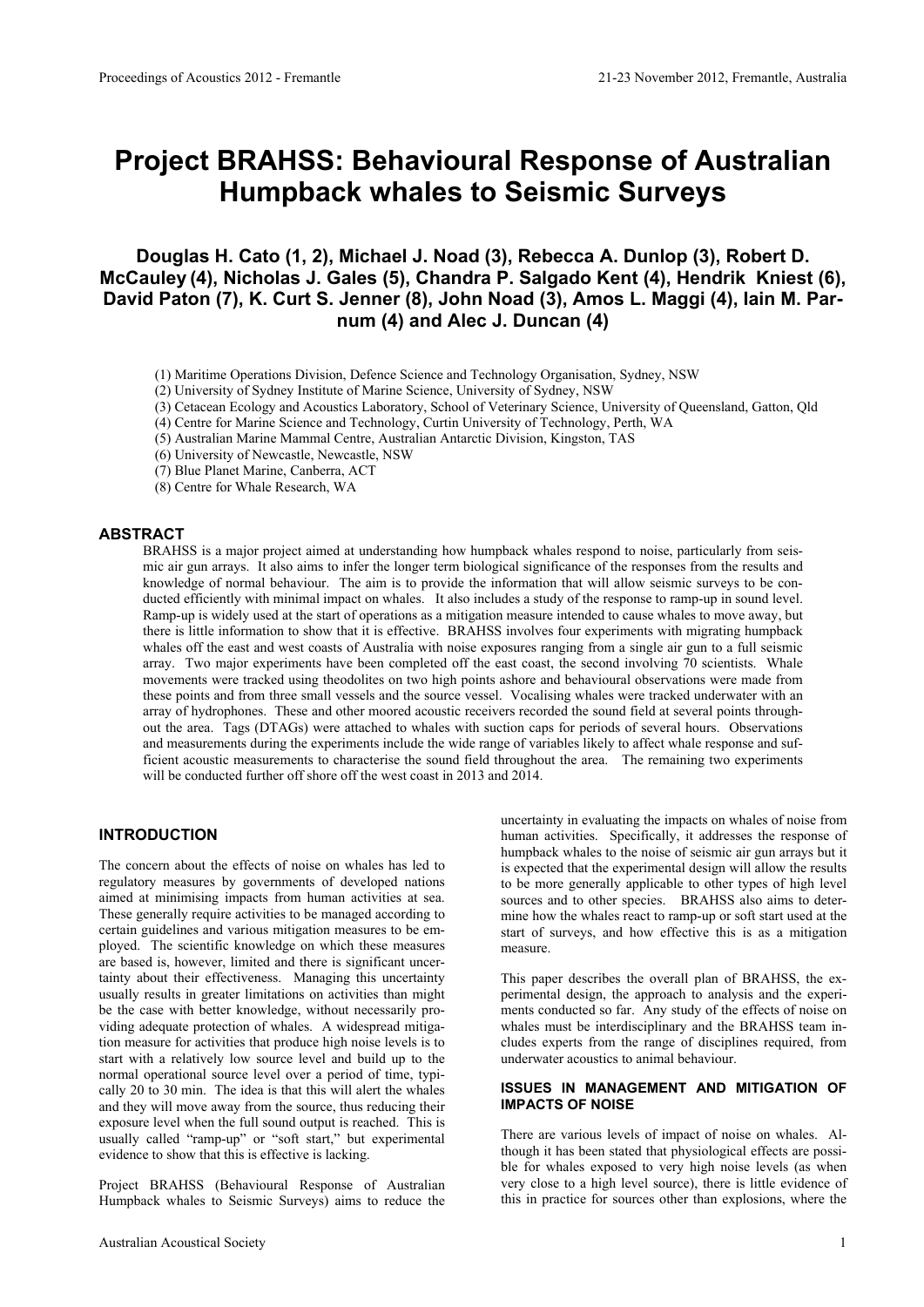shock wave can cause trauma and death (Richardson et al. 1995). It is apparent, however, that temporary threshold shift (TTS) in hearing sensitivity is possible for a range of sources and conditions, based on studies with small whales (e.g. dolphins) and seals in captivity and what is generally known about mammal hearing (mainly from studies with humans and laboratory animals). TTS results in a short term reduction in hearing sensitivity and is not harmful unless it occurs regularly for long periods of time. The level required to cause permanent hearing loss (permanent threshold shift) from short term exposure is substantially higher than the exposure to produce TTS. In an extensive review of effects of noise on marine mammals to develop a set of noise criteria, Southall et al.  $(2007)$  chose 40 dB as the amount by which noise exposure would need to exceed the threshold of TTS in order to cause permanent hearing damage (i.e. permanent threshold shift) as a result of the exposure. The very high noise levels likely to cause permanent hearing damage from short term exposure would require a whale to be so close to a source that it seems very unlikely that to occur in practice.

An approach taken in managing noise impact is to design procedures that limit exposure to levels below those likely to cause TTS, thus providing a substantial safety margin against permanent hearing damage (see for example the Australian seismic guidelines and the background paper to these: Department of Environment, Water Heritage and the Arts, 2008). Management requires observations of whales in the vicinity of the source vessel and shut down of the source, or reduction in source level, when whales come within a prescribed distance, based on avoiding TTS.

Behavioural responses of whales to noise can occur at much lower levels and thus at significantly greater distances than high level effects such as TTS, and thus are much more difficult to manage. Generally, however, it is accepted by scientists and regulators that the behavioural responses of concern are those that are likely to have longer term biological consequences. Such responses are usually referred to as being "biologically significant." For example, if a whale showed a reaction that lasted for a short period but then resumed normal activities soon after, this would not be considered to be biologically significant. Some examples of biologically significant effects are a long-term decrease in the size of a population, fragmenting an existing population, adversely affecting habitat critical to the survival of a species, or disruption of the breeding cycle of a population. The Australian Government has published a set of guidelines under the Environment Protection and Biodiversity Conservation Act 1999 (EPBC 1999) to assist in determining what is a significant impact (Department of Environment, Water Heritage and the Arts, 2009).

Determining what responses are biologically significant for whales is very difficult. A working group of experts under the auspices of the National Research Council of the National Academies of the USA examined this in depth to determine how responses to noise may result in biologically significant effects (The National Academies, 2005). They produced a framework of a model that linked the initial noise exposure in steps through to effects at population level, however there is little information available on some of the steps required.

## **THE BRAHSS PROJECT**

#### **Overview.**

BRAHSS is concerned specifically with behavioural responses to noise exposure, both in general and in terms of the effectiveness of ramp-up. It is also attempting to infer longer term biological effects. Vocal responses such as a change in song or social sound production are also included. While high sound level impacts such as TTS can be closely related to received sound levels, behavioural responses are likely to be affected by many other factors. The reception of the sound may be predominantly what alerts the whale but whether it reacts may not be simply related to the received sound level. If, for example, whales react in order to avoid the source, the response may depend on how close the source is and which way the source is moving relative to the whale. Cows with calves may be more sensitive than males to anthropogenic noise and thus more likely to react (e.g. if they interpret the noise as a threat. The amount of behavioural interaction between individuals at the time of exposure may also affect the response. The variables that are likely to affect whale behavioural response in the current study include:

- received noise level
- acoustical characteristics of noise e.g. spectral shape (distribution of energy across the frequency band) of the received noise
- distance from the air gun array
- relative movement of the air gun track to the whale (e.g. approaching, receding)
- relative direction of the air gun track to the whale track (e.g. will the tracks intercept – collision)
- social category of whale (male, female, singer, mother with calf)
- behaviour of whale (lone, interacting with others, surface active)
- vocal state (song, social sounds)
- presence of other vocalizing whales
- distance to nearest whale
- social category of nearest whale
- other stimuli (e.g. vessels)
- ambient noise
- depth of water

All the above variables are part of the suite of observations and measurements in the BRAHSS project and it is the intention to determine the significance of each in predicting whale behavioural response to noise. This makes BRAHSS a very complicated and logistically challenging project but this is necessary if behavioural response is to be understood.

The logistic difficulties of studying whales limit the amount of observations that can be made and thus the sample size that can be obtained in experiments for reasonable cost. Animals vary between individuals and behaviour is evident in many forms. Determining whether what appears to be a response to noise exposure is a real effect or just something that the animals would have done without the exposure, requires the inclusion of the responses of many individuals and a range of behaviours. This must be conducted for both noise exposure as well as in the absence of noise exposure to provide the "control." Then statistical analysis of the distributions of results during exposure compared with the distributions during control can estimate whether the response to exposure is significant. The results of many previous studies have been inconclusive because the sample size was found to be too small to provide statistically significant results. This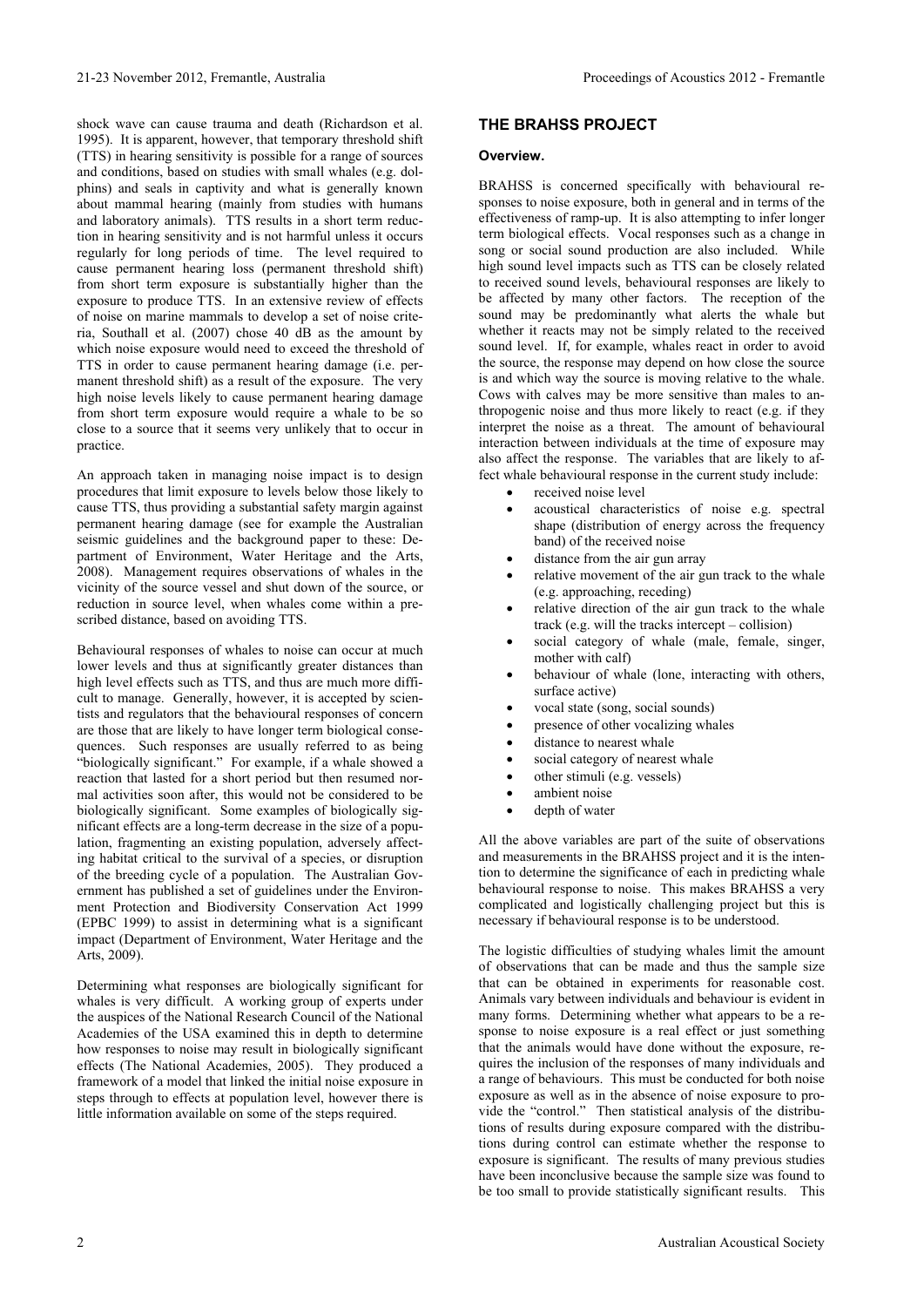is not surprising, given the high cost of such experiments and the limitations in funding.

In order to determine the sample size required in the BRAHSS experiments, we conducted a statistical power analysis of a previous experiment in which tones and humpback whale social sounds had been played back to the whales. From this we were able to determine the sample size required for a high likelihood that, if there were real responses, these would be apparent as statistically significant in the results of the analysis. We have chosen a sample size of 15 for each treatment and for each control, which provides a significant margin over what was estimated in the power analysis.

A seismic survey involves the towing of a large array of air gun sources. Each source produces an impulsive sound when compressed air within the air gun in released into the water. This is a very efficient type of source, generally monopole in nature. The bubble produced oscillates with decaying amplitude following the first impulse. The air guns in the array are fired coherently to direct the energy downwards but much also radiates horizontally. In order to understand the responses of whales to air guns sources and the effectiveness of ramp-up, the project includes exposure to a range of sources from a single small air gun to progressively larger sources of multiple air guns up to a full array. Ramp-up at the beginning of a seismic survey typically starts with the smallest air gun only, then additional air guns are added in steps up to the full array over a period of  $20 - 30$  min.

#### **The experimental plan**

There are four major experiments in the BRAHSS project, each occurring in September and October during the southbound migration of humpback whales from the breeding grounds in tropical waters to the Antarctic feeding grounds. The first two experiments have been completed near Peregian Beach on the southern coast of Queensland. The whales migrate close to shore here allowing land based observations using theodolites. The Peregian site provides high resolution observations, but it is not feasible for a full seismic array to operate there. The remaining two experiments will be near Exmouth, Western Australia and will be further off shore allowing the use of a full array, but it will be too far off shore for theodolite observations. The advantage of using two sites is that it involves two largely separate populations of whales and two different environments. This allows us to generalise the results more than we could using the results from only one site. Importantly, the acoustic propagation of the two sites are different so that the relationship between received noise level and distance from the source differs between the two sites. Both distance to the source and received level may be important in whale responses and this allows us to separate the effects.

The humpback whale populations that migrate along the east and west coasts of Australia have been extensively studied for many years, so that we have a wealth of information on normal behaviour and the use of sound by the whales.

The program of experiments is:

Experiment #1, 2010: East coast using a single 20 cu in air gun.

Experiment #2, 2011: East Coast using four stages of rampup and a "hard start".

Experiment #3, 2013: West coast: repeat aspects of the east coast experiments.

Experiment #4, 2014: West Coast: fully operational commercial array with ramp-up

The 20 cu in air gun is typical of the smallest used in seismic surveys. Hard start involves a number of air guns so that the source level is significantly higher than that of the smallest air gun. This is an alternative mitigation to ramp-up. The idea is that using a higher level is more likely to get the whales' attention and the hope is that they are more likely to move away. While this is not generally used, we included it in our experiments to help provide material to understand how effective ramp-up is and how this might be improved.

Trials with the 20 cu in air gun involved towing the air gun on two paths, one to the north into the migration and one to the east across the migration. Although the migrating whales are moving in a general southbound direction, there is a lot of meandering. This allows us to test the effect of two tow paths. For the ramp-up and hard start, the array was towed towards the east.

Experiment #3, off WA, is intended to match aspects of Experiment #2 off Queensland to allow us to compare the effects on the results of whale population and the environment (e.g. propagation).

Considerable analysis went into the design of the array used for four stages of ramp-up. Firstly this involved analysis of the ramp-up used in surveys and then modelling of the horizontal sound field produced (Maggi et al., 2010). There is no typical ramp-up so the steps in ramp-up were chosen on the following basis. The ability of mammals to detect differences in sound level (i.e. to perceive differences in loudness), is known as loudness discrimination. For humans, the minimum detectable change in level measured by presenting successive sounds alternating between two levels, varies from about 0.5 to 3 dB for most data (Scharf, 1997). The changes in the level of the near horizontally radiated sound between ramp-up steps are generally within this range or not much larger. We do not have measurements of the ability of humpback whales to discriminate differences in level, though their sounds have frequency and temporal ranges that are of the same order as those of humans (as opposed to dolphin sounds, for example, where these ranges are much different). If the discrimination ability of humpback whales is similar to that of humans, they would be unlikely to notice the increase in received level typically used in ramp-up. Alternatively, there is no reason to suggest that whales would notice such small increases in sound level. For the above reasons, we chose to design an array that would produce an increase in level of nominally 6 dB per step of ramp-up, since the expectation is that this would be sufficient for a mammal to take notice. For the final experiment with a full array, typical ramp-up will be used to allow us to test this.

From this, an air gun array design was modelled which had the 20 cu in air gun as the first stage and three more stages nominally producing a 6 dB increase in level in the horizontal direction for each step.

Because the air gun signal is impulsive, measurements are usually made in terms of the integral of the acoustic pressure squared over the duration of the pulse which is proportional to the received acoustic energy. This is referred to as the Sound Exposure Level (SEL) and is defined by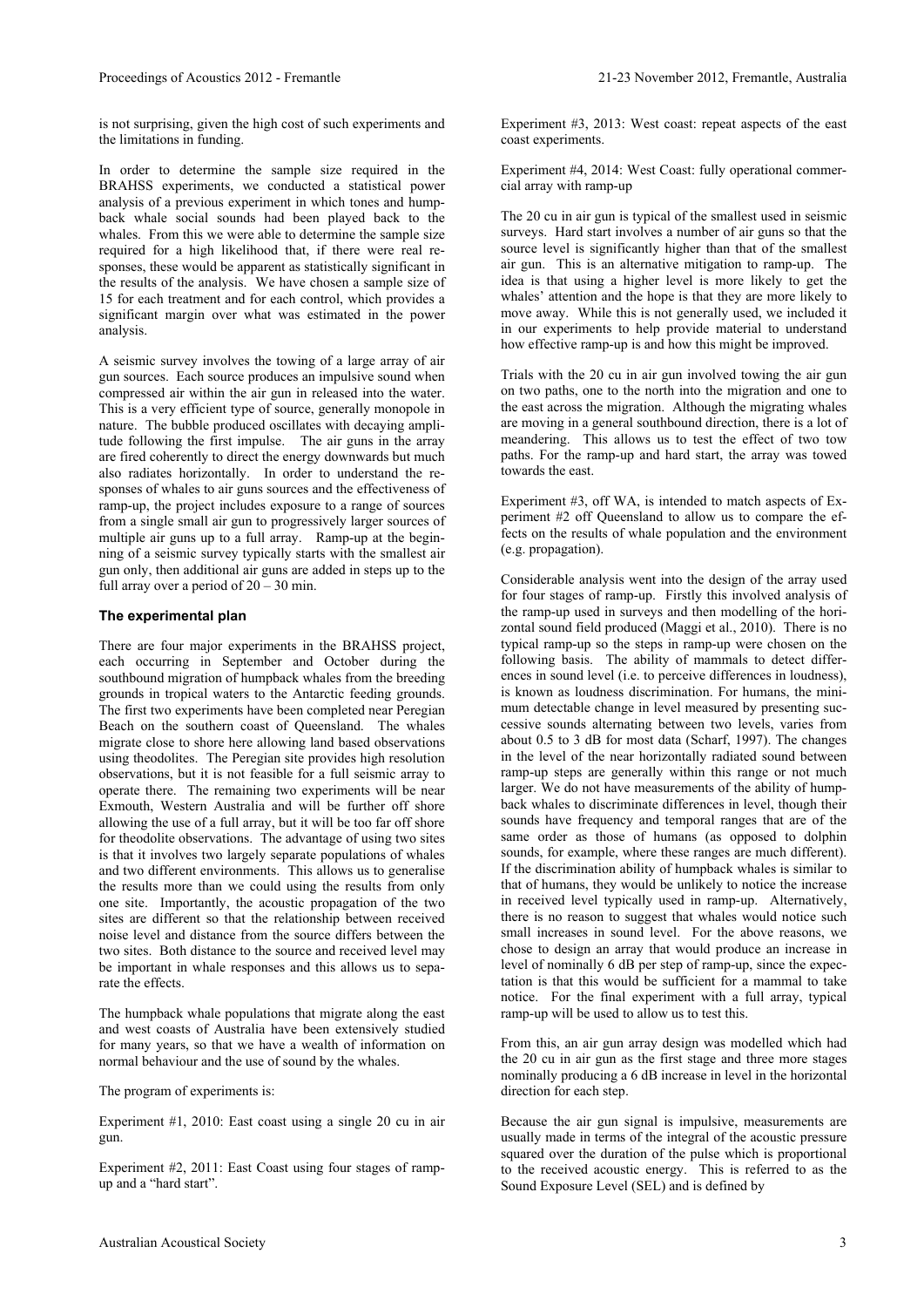21-23 November 2012, Fremantle, Australia Proceedings of Acoustics 2012 - Fremantle

$$
SEL = 10 \log \left( \int_{t_1}^{t_2} p^2 dt \right)
$$

where *p* is the received acoustic pressure and the time period  $t_1$  to  $t_2$  covers the duration of the received impulse.

The 20 cu in air gun has a sound exposure source level of about 200 dB re  $1 \mu Pa^2$ .s.



**Figure 1**. Location of east coast study site at Peregian Beach. Left – south-eastern Queensland showing Peregian relative to Brisbane and the migratory routes of the humpback whales. Right – detail of the Peregian study site with the southern theodolite station (Emu Mt.), the northern theodolite station (Costa Nova), the acoustic hydrophone buoys shown as +. The 20 cu in eastward and northward and the hard start 140 cu in air gun array tow-paths are shown as regular dashed lines while the ramp-up tow-path is shown as a shorter dash and dot line.

### **OBSERVATIONS AND MEASUREMENTS**

#### **Experimental design.**

The BRAHSS experimental design follows the "before, during and after" (BDA) method in which the treatment (noise exposure or control) occurs in the "during" phase, whereas there is no treatment in the "before" and "after" phases. Each phase is 1 h (except for ramp-up for which the treatment lasts only 30 min). Observations of whale behaviour are conducted for all phases, thus allowing a comparison between the phases. The air gun is towed for the "during" phase but the vessel and array are effectively stationary during the "before" and "after" phases. "Exposure" experiments (air guns firing) consist of a number of different treatments in the "during" phase. In control treatments, the air guns are towed in the "during" phase, but not operating. There are also controls with the same observations but with the source vessel absent. The number of controls were planned to equal the number of treatments with the air guns operating.

#### **Behavioural observations and measurements**

Experiments #1 and #2 have been completed successfully off Peregian Beach. The study site is shown in Figure 1. Activities were coordinated from a base station in an apartment building at the southern end of Peregian beach (Figure 1). The following describes the observations platforms in Experiment #2 which were similar to those of Experiment #1 with some additions (though treatments were different, as shown above). More than 70 people were on site for the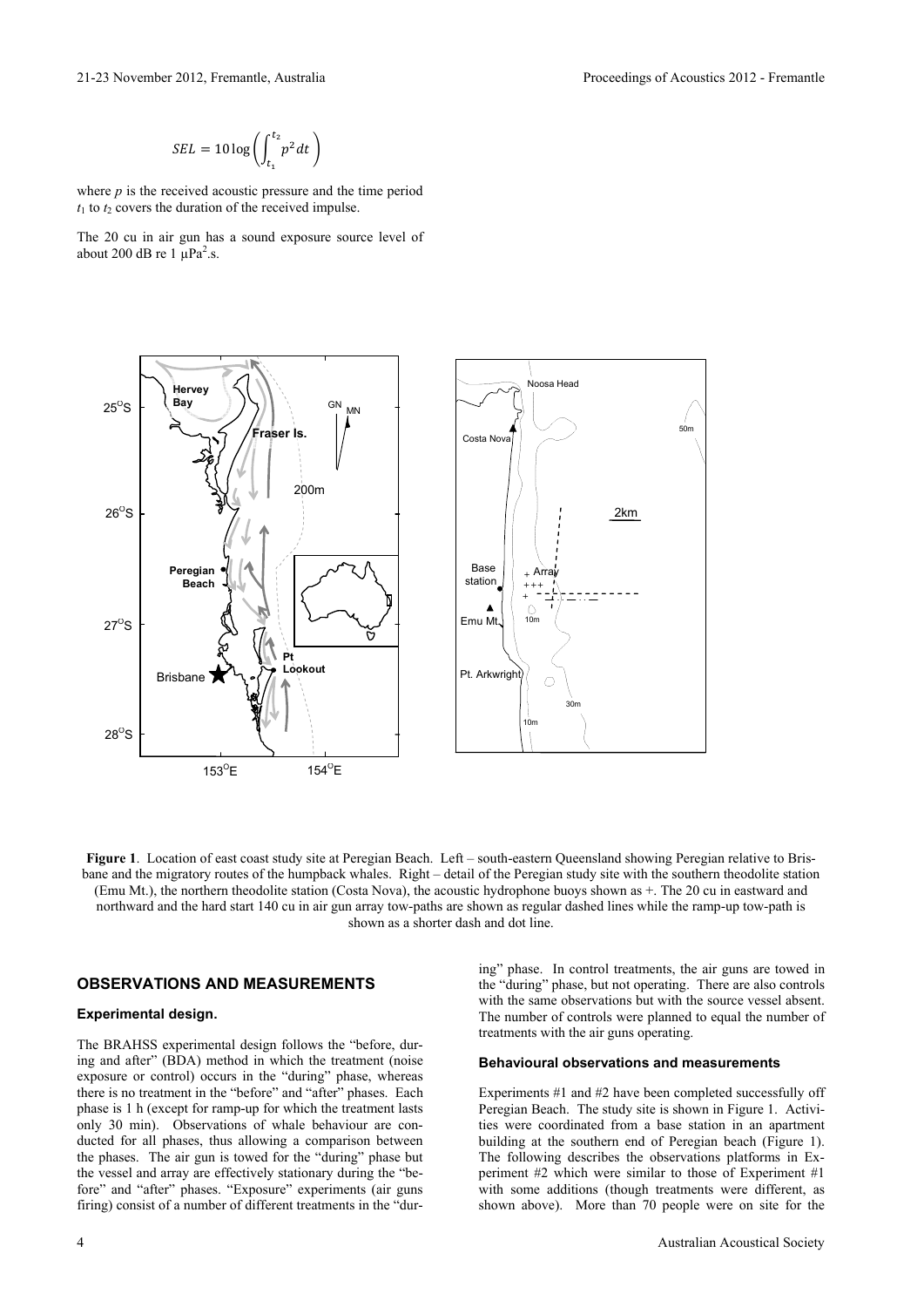experiment, including the project team, staff hired for the experiment and volunteer scientists.

The air gun vessel, RV *Whale Song*, a 24 m small ship, was operated out of Mooloolaba to the south of the site. It also provided a platform 8 m above the water for observations of whales in the vicinity of the vessel for collection of data on responses and to provide information required to ensure that no whale came within the exclusion zones for start up or operation of the array.

Observations of whale behaviour were made by teams on Emu Mt. (Figure 1) and in an apartment building (Costa Nova) about 11 km to the north. Binoculars and theodolites were used, the theodolites providing tracking of whale movements. Two types of observations were made. "Focal follow" involved the team focussing on one group of whales and following it for the entire time it was in the study area, recording all behaviours and whale positions. "Ad lib" or scan observations were attempts to record behaviour and positions of all whale groups passing through the study area, but there were too many groups to get the detail of observations obtained by focal follow. Two or three focal follow observations were obtained for each trial and these provided the observations for the analysis of response (a trial is the set of before, during and after observations). "Ad lib" observations provided the context for the focal follow groups such as interaction between individuals.

There were five theodolite stations. Three were on Emu Mt (Fig. 4.1) and included two focal follow stations and one ad lib station. Two focal follow stations at the northern site located whales as they came past Noosa Heads and into the northern part of the area and followed them through until they handed them onto the southern stations as the whales moved south out of their view.

All observer teams used laptop computers to record the theodolite data directly and to input observational data. VADAR software, developed for this purpose (E. Kniest: http://www.cyclops-tracker.com/), controls the data input and calculates the position of each whale from the theodolite bearing and angle to the horizon. Angles from compassreticule binoculars could also be used to obtain a less accurate position. VADAR also allowed the collection of whale behavioural observations either with or without a corresponding position. The laptops were linked by internet to a VADAR computer at the base station. The VADAR display shows a map of whale tracks, annotated with behaviours.

Three small boats were also used for focal follow observations, each following the selected whale group at a discreet distance as it travelled through the area. DTAGs (Johnson and Tyack, 2001) were deployed from the boats on some of the focal groups for the duration of a trial. These tags, from the Woods Hole Oceanographic Institution, record received sound at the whale, depth and 3D movements of the whale (using accelerometers), allowing a detailed picture of the diving behaviour and movements underwater to be obtained. The tags are held on by suction cups and attached to the back of a whale using a long pole. DTAGs were attached prior to the "before" phase of a trial and are programmed to stay on the whale usually for about four hours, thus covering the duration of the trial. DTAGged whales were always focally followed and continued to be followed until the tag fell off whereupon the tag was retrieved, and the data later downloaded from the tag. The effort required to attach a tag to a whale meant that many focal follows did not include a tag. The small boat teams recovered the tags after each trial

and also obtained biopsies of focal follow whales where possible.

#### **Acoustic measurements.**

We aimed to characterise the sound field throughout the study area so that the sound received by each whale throughout a trial could be determined. We had multiple acoustic recording systems deployed throughout the area. Received level measurements provide the data to develop an empirical propagation loss model which can be used to interpolate the sound field between acoustic recording systems.

#### **Moored acoustic loggers**

Four Curtin CMST-DSTO sea noise loggers were deployed throughout the study region over the period of the experiment to record the signals from the air gun array, whale vocalisations and ambient sea noise. The loggers were set weighted on the seabed with a ground line attached to an acoustic release with sub-surface floats. Four loggers were used, each deployed for a few days at a time. They were then recovered and the data downloaded, then redeployed, some in the same position, others in new positions. A total of 23 positions were sampled in the two experiments. Each logger had a sampling rate of 4 kHz and the incoming signal was split with consecutive bytes having 20 dB difference in gain in order to avoid any overloading from air gun array signals (i.e. two channels were recorded with 20 dB difference in gain settings). All loggers used Massa TR1025C hydrophones and data were recorded in 16 bit digital format. There were also temperature loggers on each mooring (Aquatech 520T).

In the first experiment in 2010, a large number of propagation measurements were made covering multiple paths throughout the study area. Towing the 20 cu in air gun along two paths one to the north and one to the east through part of the study area provided many propagation paths to the moored loggers which recorded at a total of 11 different positions. The results showed that while the received level as a function of distance was generally consistent throughout the area, there were significant patches where the propagation was anomalous, showing a much larger decrease in level with increasing distance than observed over the rest of the area. These would have a significantly affect sound exposure by whales over or beyond the patches. Consequently, a sea bed survey was conducted in the second experiment in 2011.

Three sonar units, underwater video transects and grab samples were used to survey patches of the sea bed where the 2010 measurements of propagation loss had shown anomalously high loss. The purpose was to determine the nature of the sea bed to improve the empirical model of propagation loss for the area. The methods and results are given in detail in Parnum (2012) and are being used in developing a propagation model for the site. Four sea bed types were identified: (1) Sand, both flat and with small ripples, (2) shelly sand which appeared as large sand waves with shell deposits in the troughs, (3) shell with reef platform found at the edges of exposed reef (4) exposed reef platforms. The exposed reef platform seabed type correlated in space with the high transmission loss types measured in 2010 and provided a map of areas of anomalous propagation.

#### **Moored hydrophone array.**

An array of five hydrophone buoys was moored off Peregian Beach. The buoys were arranged in a T-shape (Fig. 1) with separation of adjacent buoys being about 750 m. Each buoy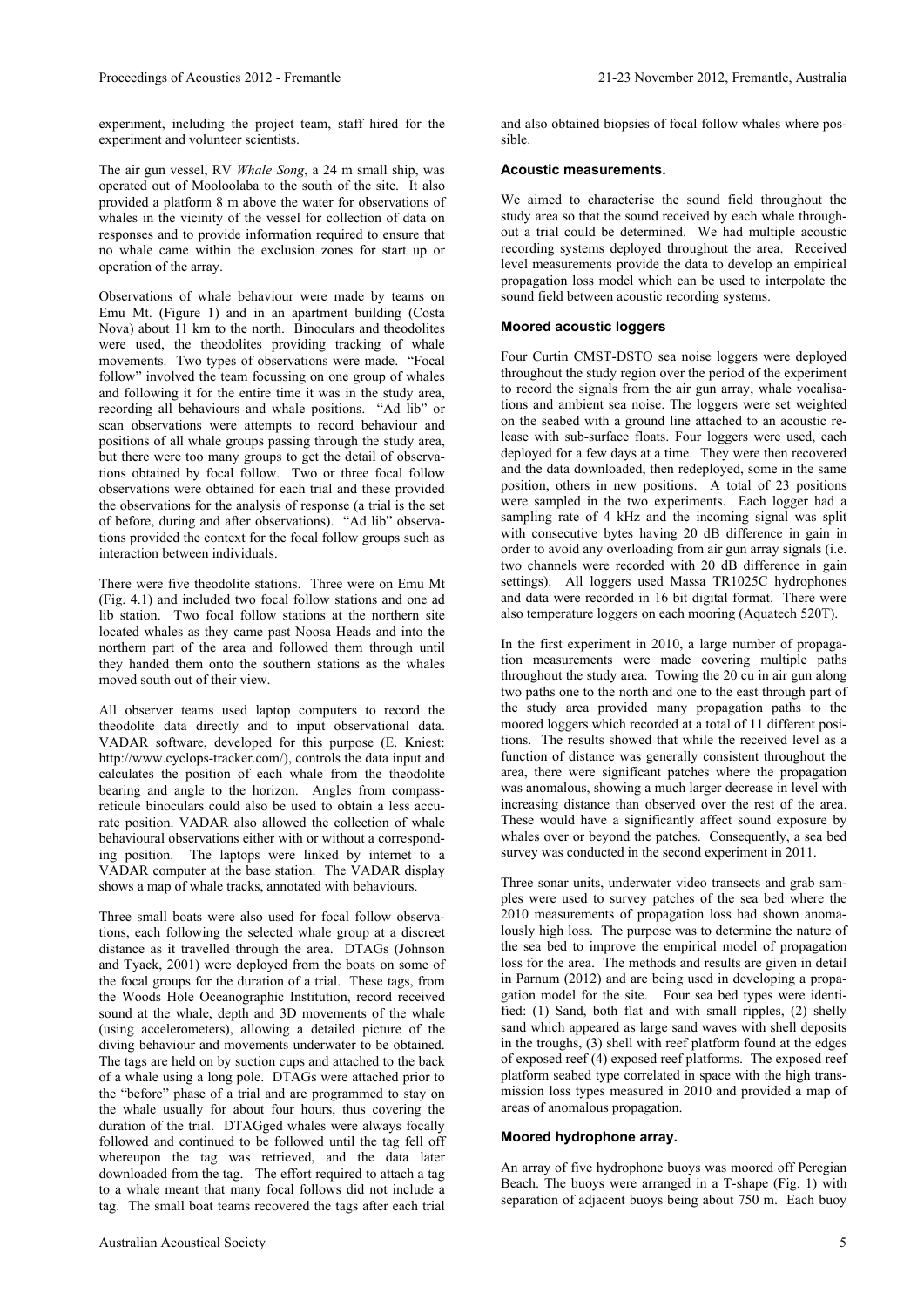was moored by rope to an anchor and the hydrophone was attached near the bottom of the rope, so that it did not move much as the buoy above swung around the mooring in the wind and seas. The cable from the hydrophone ran up the anchor rope to the buoy where it connected to a pre-amplifier and then a wide-band sonobuoy FM transmitter in the buoy.

At the base station the signals from the buoys were received by a Yagi antenna mounted on the base station and connected to a four channel type 8101 sonobuoy receiver and a single channel custom-built sonobuoy receiver. The outputs of these receivers were split, the signals sent to two desktop computers. One desktop computer with *Ishmael* software (Mellinger, 2001) recorded the data to an external hard drive. The second computer used *Ishmael* software to track vocalizing whales from the acoustic arrival time differences between hydrophone pairs and these locations were also exported into VADAR.

## **Drifting recording systems**

Two drifting hydrophone buoys were also used. Each of these had a vertical array of four hydrophones set at depths of 5, 10, 15 and 20 m. These recorded to an on-board 4 channel Sound Devices 744T digital recorder. They were deployed from the small vessels during focal follows at the start of each exposure or "during" phase and collected later in the day. These systems provided samples of the sound field as a function of depth in the water column as well as the received level near the focal follow whales.

## **ANALYSIS**

## **Progress so far**

The first two experiments have been completed successfully. The sample sizes obtained exceeded the target we set. More than 140 focal follows were obtained, each with a large amount of data observations leading to almost 200,000 lines of data. The processing of the data into a form suitable for analysis is now largely complete for both Experiment #1 and #2. This has involved the cataloguing of data, the reconciliation between platforms and quality control. The data is then exported from VADAR into excel spreadsheets which are put through more quality control procedures before being appended into one complete data spreadsheet for each experiment. This has proved to be a substantial task because of the large number of variables and observation and measurement platforms. We are now moving into the statistical modelling stage and some preliminary modelling has been done to check the integrity of the processed data.

## **Statistical modelling**

Statistical analysis involves generalized linear mixed models (GLMM) incorporating fixed effects, covariates and random effects. These are generated using the statistical software package 'R' (R Foundation for Statistical Computing). This analysis follows closely that used for previous playback experiments on the east coast. Behavioural response variables from the focal follow data include course travelled, speed, dive profile, surface behaviours, and vocalization parameters).

Responses will be modelled using GLMMs with appropriate choice of link and distribution functions (depending on the distribution of the response variable). Fixed effects (those which are determined by the experimenter), include exposure (exposed/non-exposed), treatment (single air gun, multiple air guns, ramp-up, full array and controls), tow-path, experimental period (pre, during and post-exposure), and social context (group composition and nearest neighbour). Covariates (other variables that might affect the results) including array proximity, array movement, received level, and background noise, will be incorporated as additive and/or interactive effects.

Random effects are those where the levels of the effects are assumed to be randomly selected from an infinite population of possible effects, in this case, the selection of test groups from a large population. The variance from this 'random effect' is also included in the model. The use of a mixed model also allows the incorporation of the variance associated with using more than one observation per experimental unit, i.e. where multiple measurements are taken on a single subject (a repeated measures design). The sequence of behaviour of the focal followed groups falls into this category.

Fixed effects will be introduced and removed (depending on their significance in influencing the response) and generated models will be compared using likelihood ratio tests and AIC (Akaike Information Criterion) scores to assess which model (i.e. combination of fixed factors) best explain the data. AIC scores show which model best fits the data. Multivariate analysis methods may also be used, which will incorporate a number of response variables into the model and therefore determine the multivariate response.

## **PLANS FOR FUTURE EXPERIMENTS**

Experiments #3 and #4 will be off Western Australia and the observations and measurements will be similar to those of the preceding experiments except that the theodolite observations and the moored acoustic array will not be used because of the greater distance from shore. The operations will be entirely boat based. The moored loggers will be deployed in a way that will allow acoustic tracking during analysis after the experiments. They will include methods of synchronising the timing between loggers (e.g. by use of pingers) to allow source localisation in later analysis. Currently the plan is to operate north of Exmouth Gulf, between North West Cape and Barrow Is. in water depths between 20 and 100 m.

## **ACKNOWLEDGEMENTS**

We thank the many people who have contributed to the BRAHSS project and taken part in the experiments. More than 70 people were involved in the experiments (see www.BRAHSS.org.au for all names). Geokinetics Inc (Brisbane) provided and operated the air gun array for Experiment #2.

BRAHSS is funded by the Joint Industry Programme on E&P Sound and Marine Life (JIP) and by the United States Bureau of Ocean Energy Management (BOEM). This is part of the JIP broad investigation in to the potential interaction between the sounds that are generated by the offshore industry and the marine environment. The JIP is managed by the International Association of Oil and Gas Producers (OGP). The Joint Industry Sponsors are ExxonMobil, Chevron, Eni, Statoil, ConocoPhillips, BG Group, BHP Billiton, IAGC, Santos and Woodside. The International Association of Geophysical Contractors (IAGC) is also a contributor. Additional sponsors are Origin Energy, Beach Energy and AWE.